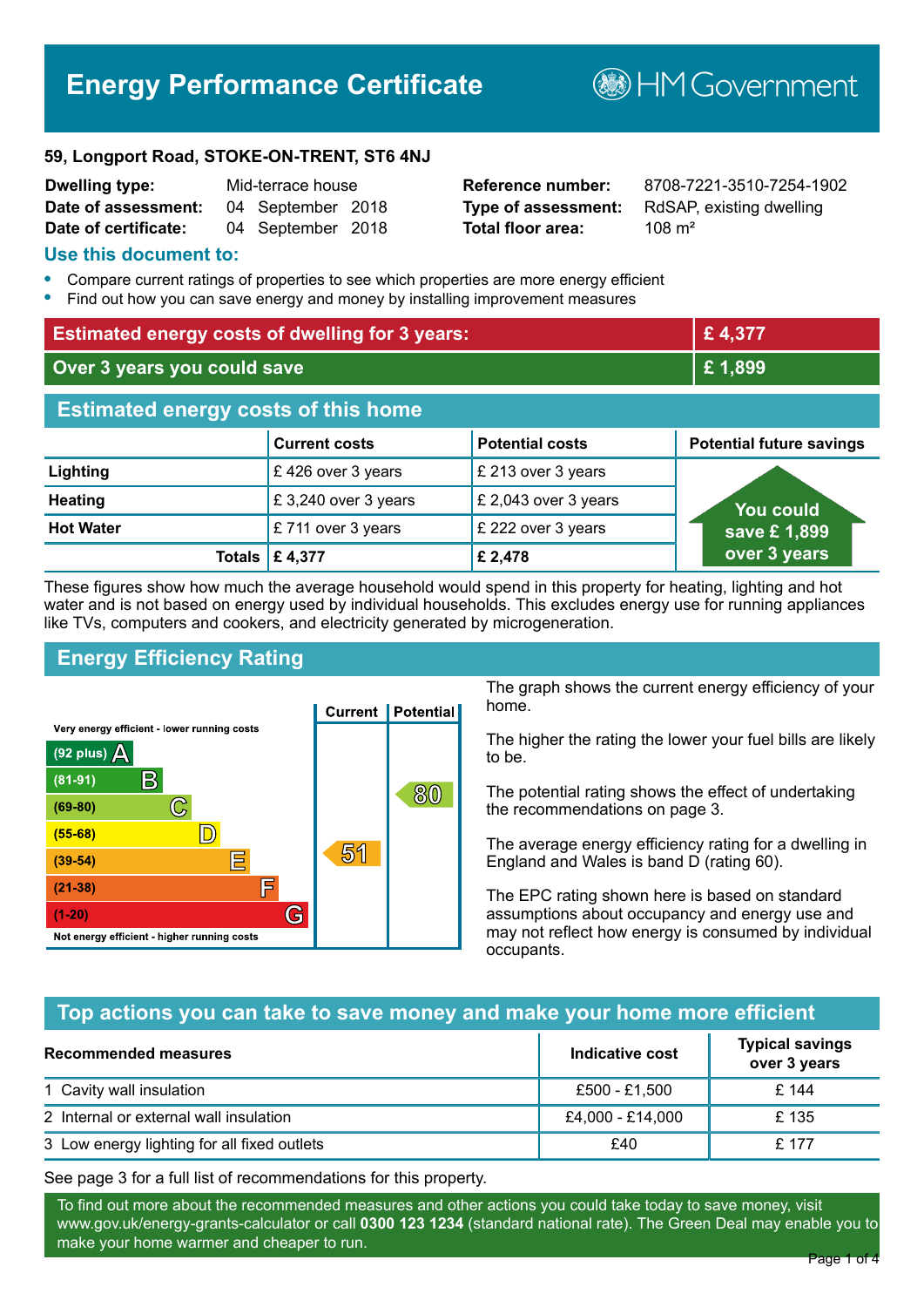**Energy Performance Certificate**

| <b>Element</b>        | <b>Description</b>                                  | <b>Energy Efficiency</b> |
|-----------------------|-----------------------------------------------------|--------------------------|
| Walls                 | Solid brick, as built, no insulation (assumed)      | $\bigstar x x x x$       |
|                       | Cavity wall, as built, partial insulation (assumed) | ★★★☆☆                    |
| Roof                  | Pitched, no insulation (assumed)                    | *****                    |
|                       | Flat, limited insulation (assumed)                  | ★★☆☆☆                    |
|                       | Roof room(s), limited insulation (assumed)          | ★★★☆☆                    |
| Floor                 | Solid, no insulation (assumed)                      |                          |
| <b>Windows</b>        | Fully double glazed                                 | ★★★☆☆                    |
| Main heating          | Boiler and radiators, mains gas                     | ★★★★☆                    |
| Main heating controls | Programmer and at least two room thermostats        | ★★★★☆                    |
| Secondary heating     | <b>None</b>                                         |                          |
| Hot water             | From main system, no cylinder thermostat            | ★★☆☆☆                    |
| Lighting              | No low energy lighting                              | ★☆☆☆☆                    |

## **Summary of this home's energy performance related features**

Current primary energy use per square metre of floor area: 375 kWh/m² per year

The assessment does not take into consideration the physical condition of any element. 'Assumed' means that the insulation could not be inspected and an assumption has been made in the methodology based on age and type of construction.

See addendum on the last page relating to items in the table above.

## **Low and zero carbon energy sources**

Low and zero carbon energy sources are sources of energy that release either very little or no carbon dioxide into the atmosphere when they are used. Installing these sources may help reduce energy bills as well as cutting carbon. There are none provided for this home.

## **Your home's heat demand**

For most homes, the vast majority of energy costs derive from heating the home. Where applicable, this table shows the energy that could be saved in this property by insulating the loft and walls, based on typical energy use (shown within brackets as it is a reduction in energy use).

| <b>Heat demand</b>           | <b>Existing dwelling</b> | Impact of loft<br>insulation | Impact of cavity<br>wall insulation | Impact of solid<br>wall insulation |
|------------------------------|--------------------------|------------------------------|-------------------------------------|------------------------------------|
| Space heating (kWh per year) | 15,068                   | (2,869)                      | (792)                               | (759)                              |
| Water heating (kWh per year) | 3,428                    |                              |                                     |                                    |

You could receive Renewable Heat Incentive (RHI) payments and help reduce carbon emissions by replacing your existing heating system with one that generates renewable heat, subject to meeting minimum energy efficiency requirements. The estimated energy required for space and water heating will form the basis of the payments. For more information, search for the domestic RHI on the www.gov.uk website.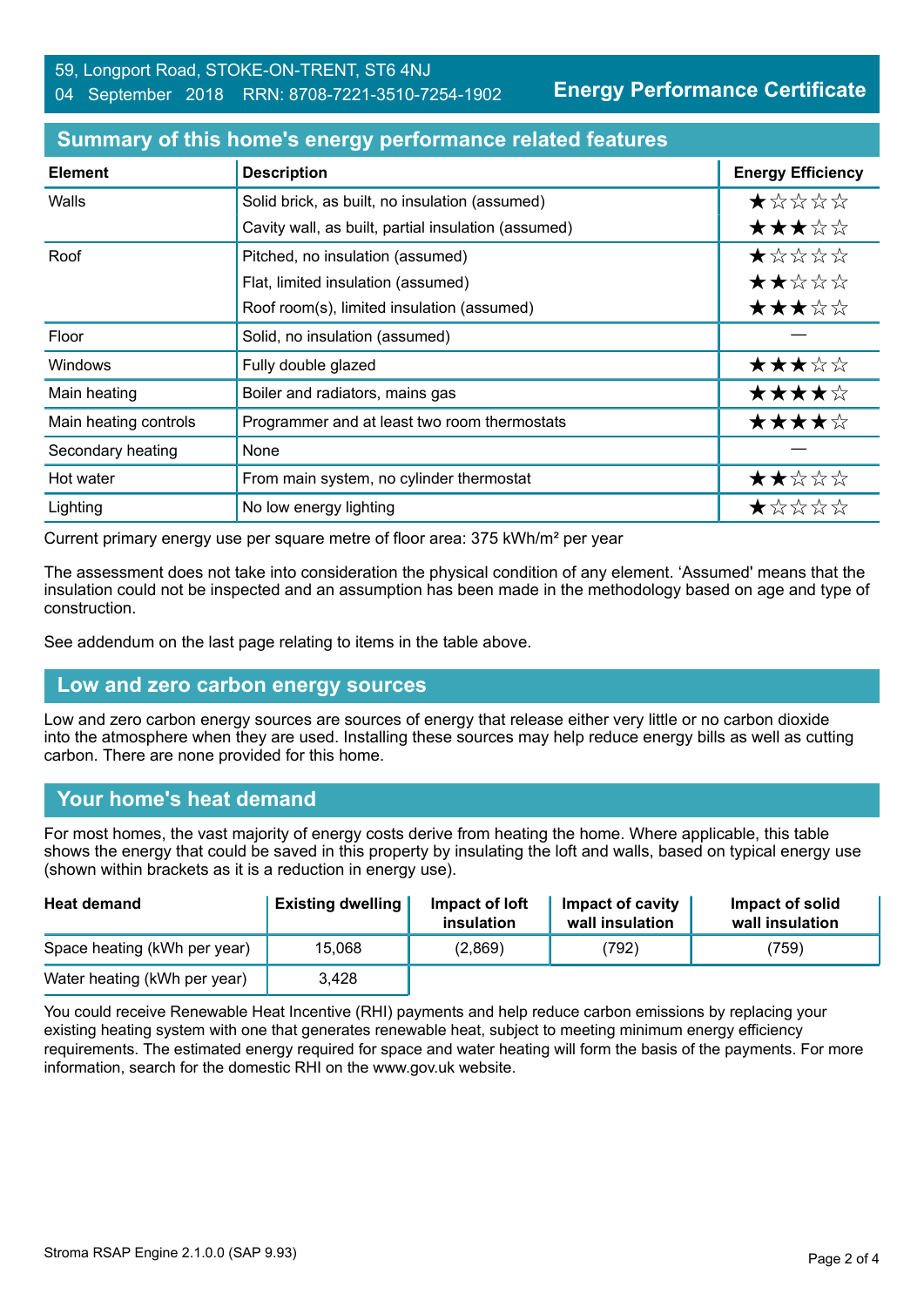#### 59, Longport Road, STOKE-ON-TRENT, ST6 4NJ 04 September 2018 RRN: 8708-7221-3510-7254-1902

## **Recommendations**

The measures below will improve the energy performance of your dwelling. The performance ratings after improvements listed below are cumulative; that is, they assume the improvements have been installed in the order that they appear in the table. Further information about the recommended measures and other simple actions you could take today to save money is available at www.gov.uk/energy-grants-calculator. Before installing measures, you should make sure you have secured the appropriate permissions, where necessary. Such permissions might include permission from your landlord (if you are a tenant) or approval under Building Regulations for certain types of work.

| <b>Recommended measures</b>                             | <b>Indicative cost</b> | <b>Typical savings</b><br>per year | <b>Rating after</b><br>improvement |
|---------------------------------------------------------|------------------------|------------------------------------|------------------------------------|
| Cavity wall insulation                                  | £500 - £1,500          | £48                                | <b>E53</b>                         |
| Internal or external wall insulation                    | £4,000 - £14,000       | £45                                | <b>E54</b>                         |
| Low energy lighting for all fixed outlets               | £40                    | £ 59                               | <b>D56</b>                         |
| Hot water cylinder thermostat                           | £200 - £400            | £108                               | <b>D59</b>                         |
| Heating controls (time and temperature zone<br>control) | £350 - £450            | £71                                | <b>D62</b>                         |
| Replace boiler with new condensing boiler               | £2,200 - £3,000        | £ 261                              | <b>C70</b>                         |
| Solar water heating                                     | £4,000 - £6,000        | £40                                | C72                                |
| Solar photovoltaic panels, 2.5 kWp                      | £5,000 - £8,000        | £ 290                              | C80                                |

## **Alternative measures**

There are alternative measures below which you could also consider for your home.

- **•** Biomass boiler (Exempted Appliance if in Smoke Control Area)
- **•** Micro CHP

## **Opportunity to benefit from a Green Deal on this property**

Green Deal Finance allows you to pay for some of the cost of your improvements in instalments under a Green Deal Plan (note that this is a credit agreement, but with instalments being added to the electricity bill for the property). The availability of a Green Deal Plan will depend upon your financial circumstances. There is a limit to how much Green Deal Finance can be used, which is determined by how much energy the improvements are estimated to **save** for a 'typical household'.

You may be able to obtain support towards repairs or replacements of heating systems and/or basic insulation measures, if you are in receipt of qualifying benefits or tax credits. To learn more about this scheme and the rules about eligibility, call the Energy Saving Advice Service on **0300 123 1234** for England and Wales.